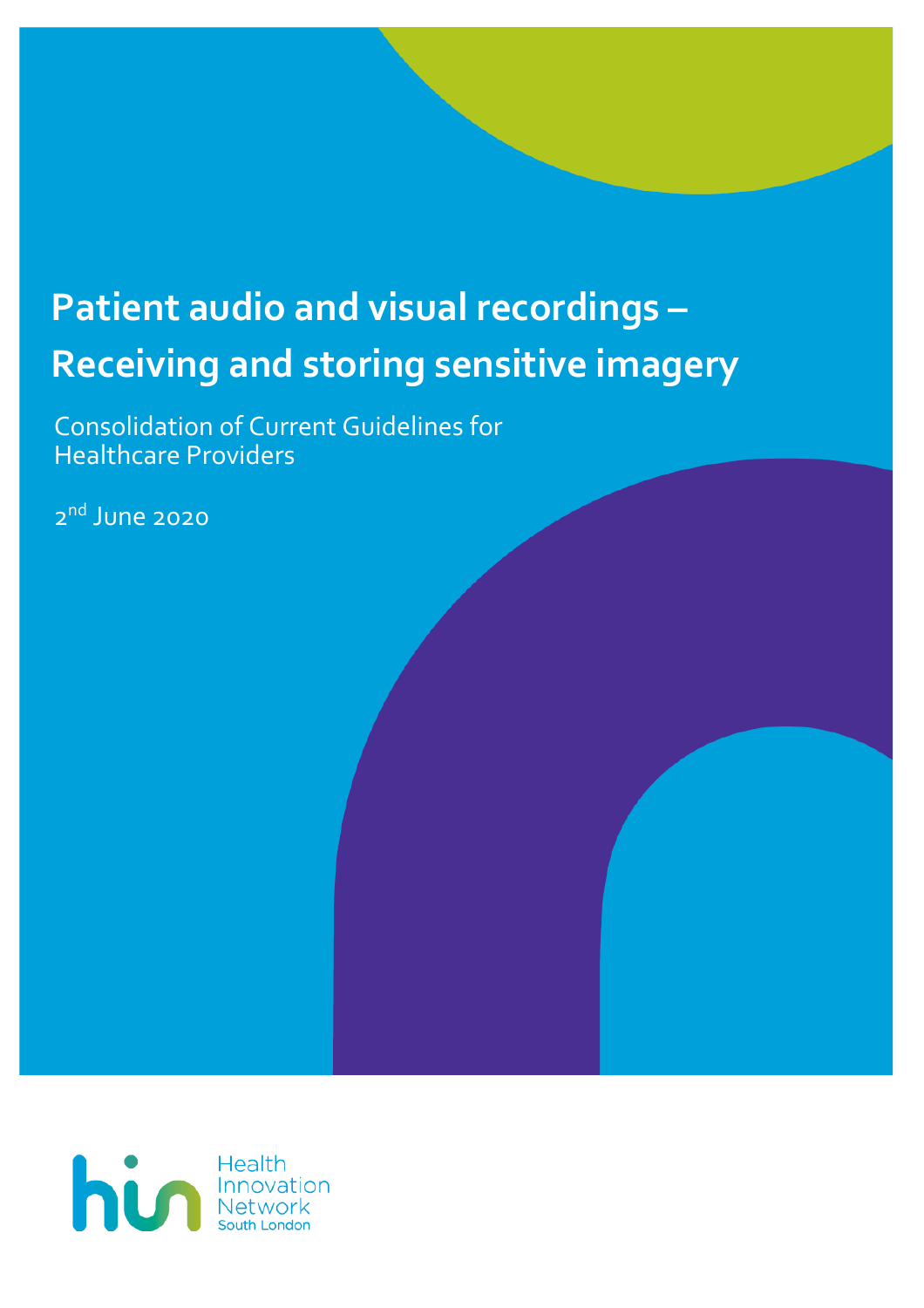#### **About**

**The Covid-19 pandemic has considerably decreased the number of face-to-face appointments. In response to this, the health and care systems have been working hard to continue to meet people's needs through an increase of remote online consultations and use of digital channels. As a result, the exchange of photographic images, audio and video recordings from patient to clinician has become a more popular method to share information and aid diagnosis.** 

**At the request of Our Healthier South East London ICS, the Health Innovation Network (HIN) has consolidated the key points of information governance to be aware of from a variety of reliable national guidance and resources. This includes the MDU's recent publication "receiving and storing patient images from online consultations" (May 2020), advice from the GMC, BASHH/FSRH standards for remote consultations and the Medical Advisory letter referencing Telemedicine (30th April 2020).** 

**In parallel, NHS England published on 29th May 2020 the ["Principles of safe video consulting in general practice](https://www.england.nhs.uk/coronavirus/wp-content/uploads/sites/52/2020/03/C0479-principles-of-safe-video-consulting-in-general-practice-updated-29-may.pdf)  [during COVID19"](https://www.england.nhs.uk/coronavirus/wp-content/uploads/sites/52/2020/03/C0479-principles-of-safe-video-consulting-in-general-practice-updated-29-may.pdf) which holds further guidance on remote examination and page 7 which can be referred to for more advice on intimate examinations.**

**In addition, further extensive guidance around sensitive imagery for under 18s is expected to be published imminently by NHS England.**

## **Code of conduct**

The GMC provided quidance in 2013 for clinician[s on making and using visual and audio recordings of patients,](https://www.gmc-uk.org/-/media/documents/making-and-using-visual-and-audio-recordings-of-patients_pdf-58838365.pdf?la=en&hash=682AF2947E542A4B1882563CA71181D011DB06FE) including photographic images. This is still valid and should be familiar to clinicians. The guidance makes clear that appropriate information sharing is an essential part of the provision of safe and effective care. It states that patients may be put at risk if those who are providing their care do not have access to relevant, accurate and up-to date information about them. However, health professionals have a legal and ethical duty to ensure patient's privacy and dignity are respected, and that the individual has the capacity to consent to the sending and storing photographic/audio information. This is sensitive data and should be treated as such. The topics of consent and confidentiality in handling patient information are heavily discussed in the GMC's guidance.

In light of COVID19, the GMC article "S[upporting doctors through COVID-](https://www.gmc-uk.org/news/news-archive/supporting-doctors-in-the-event-of-a-covid19-epidemic-in-the-uk)19 epidemic in the UK" (March 2020) made two important statements:

- o "We want doctors, in partnership with patients, always to use their professional judgement to assess risk and to make sure people receive safe care, informed by the values and principles set out in their professional standards. A rational approach to varying practice in an emergency is part of that professional response."
- o "Clinicians may need to depart, possibly significantly, from established procedures in order to care for patients in the highly challenging but time-bound circumstances of the peak of an epidemic"

Clinicians should use their professional judgement in line with national guidance. Managing under 18yr olds still appears to be a complex area where it may be still unclear whether sharing intimate images or undertaking video examinations is appropriate. NHS England's recent quidance on video and intimate examinations is availabl[e here](https://www.england.nhs.uk/coronavirus/wp-content/uploads/sites/52/2020/03/C0479-principles-of-safe-video-consulting-in-general-practice-updated-29-may.pdf) (page 7) and further information on sensitive image sharing is due to follow shortly.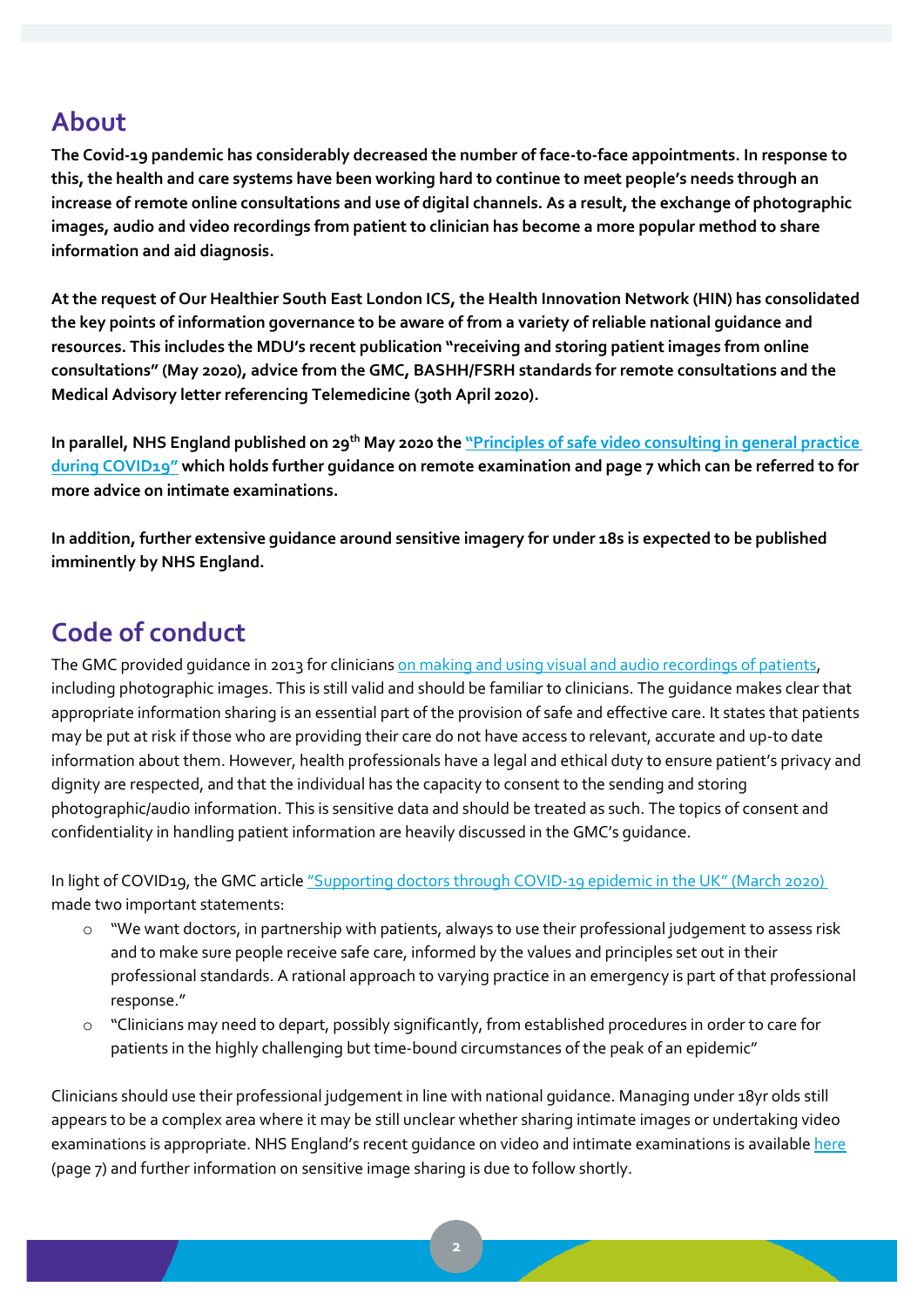## **Clear communication of actions between patient and clinician**

- o The purpose for sharing audio or visual imagery should be discussed with the patient. This should be detailed on the Privacy Notice and the location of this (e.g. website) should be indicated to the patient.
- o If the clinician is likely to need to physically examine the patient, the GMC's remote consultations COVID [flow chart \(April 2020\),](https://www.gmc-uk.org/ethical-guidance/ethical-hub/remote-consultations) along wit[h Professor Trisha Greenhalgh guidance for GPs on](https://bjgp.org/sites/default/files/advanced-pages/20Mar_COVID_VideoConsultations.pdf) when video is [appropriate \(March 2020\),](https://bjgp.org/sites/default/files/advanced-pages/20Mar_COVID_VideoConsultations.pdf) both suggest a scheduling face-to-face appointment.
- o The clinician should consider if a photograph or video consultation is likely to be enough to progress the diagnosis or treatment plan. If not, then the clinician should reconsider the patient's plan of care and whether it may be more appropriate to schedule a face-to-face appointment.
- o A clear explanation should be provided to the patient detailing how and where the imagery or recordings will be stored. This should also be detailed on the Privacy Notice.
- o The content should be sent via trust/organisation policy, either to a secure NHS encrypted email account or through the specific software that some practices and NHS organisations have chosen to use. The clinician should upload the recordings to the patient's confidential medical record and delete from their account. Deleting records from NHS Mail can be problematic and the email containing the image would need to be deleted from the inbox, deleted folder and any email archive folder.
- o All these key elements of discussion should be recorded in the patient's medical record.

#### **Capacity to consent**

- o The patient must have the capacity and full understanding of the information they are sharing and how it will be used.
- o The clinician must ensure that the patient feels under no pressure to consent for a photo to be taken/transmitted. In particular, the patient should not receive an inferior level of care through not providing a photo. Consent to send (process) an image cannot be relied upon as a lawful purpose for processing where there is an imbalance of power and no real option to agree or not.
- o Children or young people under the age of 18 who have the understanding and the capacity to consent to sending audio and visual recordings may do so, but they should be encouraged to involve their parent or guardian in the decision process. For more information, please refer to NHS England's recent guidance available [here](https://www.england.nhs.uk/coronavirus/wp-content/uploads/sites/52/2020/03/C0479-principles-of-safe-video-consulting-in-general-practice-updated-29-may.pdf) (page 6)
- o If the child or young person lacks capacity, then the person with parental responsibility may consent on their behalf.
- o Adults who lack capacity should not be making and sending recordings as part of their care unless a person who has legal authority to make the decision in their best interest has given consent, or if the recording must be made to help immediate treatment or form an integral part of an investigation in accordance with the mental capacity act (2005).
- o With all this in mind, consent must be explicitly given by the patient for the information to be received and stored securely. This must be recorded in the patient's notes and can only be shared with other healthcare professionals caring for that patient.
- o Digital images obtained from a patient may be used for educational purposes or teaching but full written consent must be obtained from the clinician and the information shared must not go wider than the agreed scope [\(BASHH/FSRH Standards, January 2020\).](file:///C:/Users/K1928437/Downloads/standards-for-online-and-remote-providers-2020%20(3).pdf)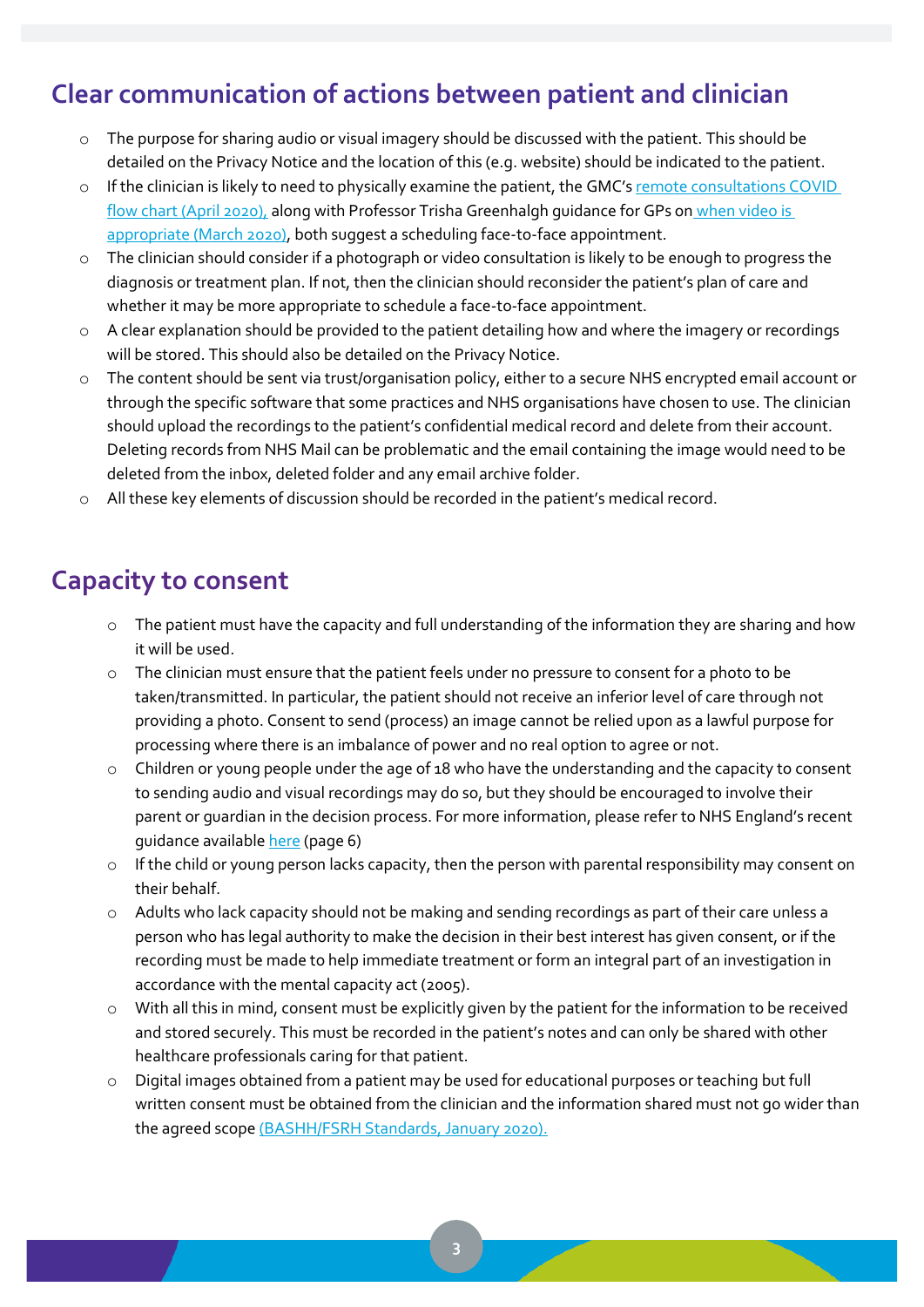# **Sensitive/intimate images**

- $\circ$  It is best to avoid patients sending images of genitalia, anus and breasts. They are considered to be intimate images that create medico-legal risks for clinicians.
- o However, so long as the patient is over 18, has full capacity and understanding of the requirement of the photo, has given consent for the photograph to be sent and stored in their medical records, then in line with [the medical advisory letter](file:///C:/Users/K1928437/Downloads/Medical_Advisory_letter_template_UK_V1_20200430134452%20(1).pdf) "Telemedicine" (30<sup>th</sup> April 2020) no criminal offence would be committed if an adult (18 and above) sent a photo of their own genitals to their GP.
- o Clinicians should also remember that taking, receiving and sending intimate images of children under 18 or patients lacking capacity, could potentially lead to a criminal investigation. No clinician should be receiving sensitive images of under-18-year-old children unless there is a legitimate and clear reason to do so. This is also referred to in [the medical advisory letter](file:///C:/Users/K1928437/Downloads/Medical_Advisory_letter_template_UK_V1_20200430134452%20(1).pdf) "Telemedicine" (30<sup>th</sup> April 2020)
- o *As discussed on page 1, national guidance regarding sensitive imagery for under 18s is soon to be made available by NHS England which should help to best protect patient and clinician where a decision may be difficult to make. In the meantime, please refer to [the](file:///C:/Users/K1928437/Downloads/Medical_Advisory_letter_template_UK_V1_20200430134452%20(1).pdf) medical advisory letter and the GMC guidance fo[r](https://www.gmc-uk.org/-/media/documents/making-and-using-visual-and-audio-recordings-of-patients_pdf-58838365.pdf?la=en&hash=682AF2947E542A4B1882563CA71181D011DB06FE)  [making and using visual and audio recordings of patients.](https://www.gmc-uk.org/-/media/documents/making-and-using-visual-and-audio-recordings-of-patients_pdf-58838365.pdf?la=en&hash=682AF2947E542A4B1882563CA71181D011DB06FE)*

## **Intimate examination**

- o Medical professionals should treat the sharing of sensitive images or examination via video in the same way as they would treat a patient requiring an intimate physical examination. In this situation, a chaperone would always be offered to the patient. This is difficult to replicate in a remote consultation setting.
- o The GMC's guidance on [intimate examinations and chaperones](https://www.gmc-uk.org/-/media/documents/maintaining-boundaries-intimate-examinations-and-chaperones_pdf-58835231.pdf?la=en&hash=A6DCCA363F989E0304D17FBC4ECB9C1060028385) (April 2013), details the role and expectations of a chaperone. This would usually be another health professional as a friend or relative is not an impartial observer. One requirement is that the chaperone is expected to "be able to see what the doctor is doing" which would be practically impossible to do through a computer or other technical device. The other expectation is that a chaperone "would be able to reassure the patient if they show signs of distress or discomfort". This again is something that would be very difficult to do remotely. Therefore, if it is a situation where a chaperone is needed, then clinicians are advised against suggesting a video consultation.
- o Following the same guidance, chaperoning a child or young person, as above, is not recommended via video for the same set of principles. However, if this were to go ahead, the clinician would need to assess that the patient had capacity to consent to an intimate examination. If they lack capacity, it will fall to the parent to consent on their behalf.
- o If there is the need to see an intimate part of a patient's body, the clinician should consider a face-to-face consultation, with suggestion of a chaperone, as the most appropriate course of action.
- o If, under rare circumstances, chaperoning of a patient image is required, this should include the chaperone checking that the image in the receiving email account has not been forwarded and watching the image be deleted from the inbox, deleted and archive folders of the receiving email account.
- o Clinicians should be aware of records management procedures and be aware that all computer and clinical systems are auditable which can include audit of a computer drive for images stored. Once an image is uploaded to the patient record system, no other copy of the image should be saved elsewhere. This will also prevent images being inappropriately accessed during disposal of computer assets.
- o For more information on intimate examinations, please access the NHS England's guidance section on ["Remote examination" \(page 7\).](https://www.england.nhs.uk/coronavirus/wp-content/uploads/sites/52/2020/03/C0479-principles-of-safe-video-consulting-in-general-practice-updated-29-may.pdf)

Clinicians should balance the GMC guidance on intimate examinations and chaperones against the COVID-19 remote consultation advice highlighted on page 1.

**4**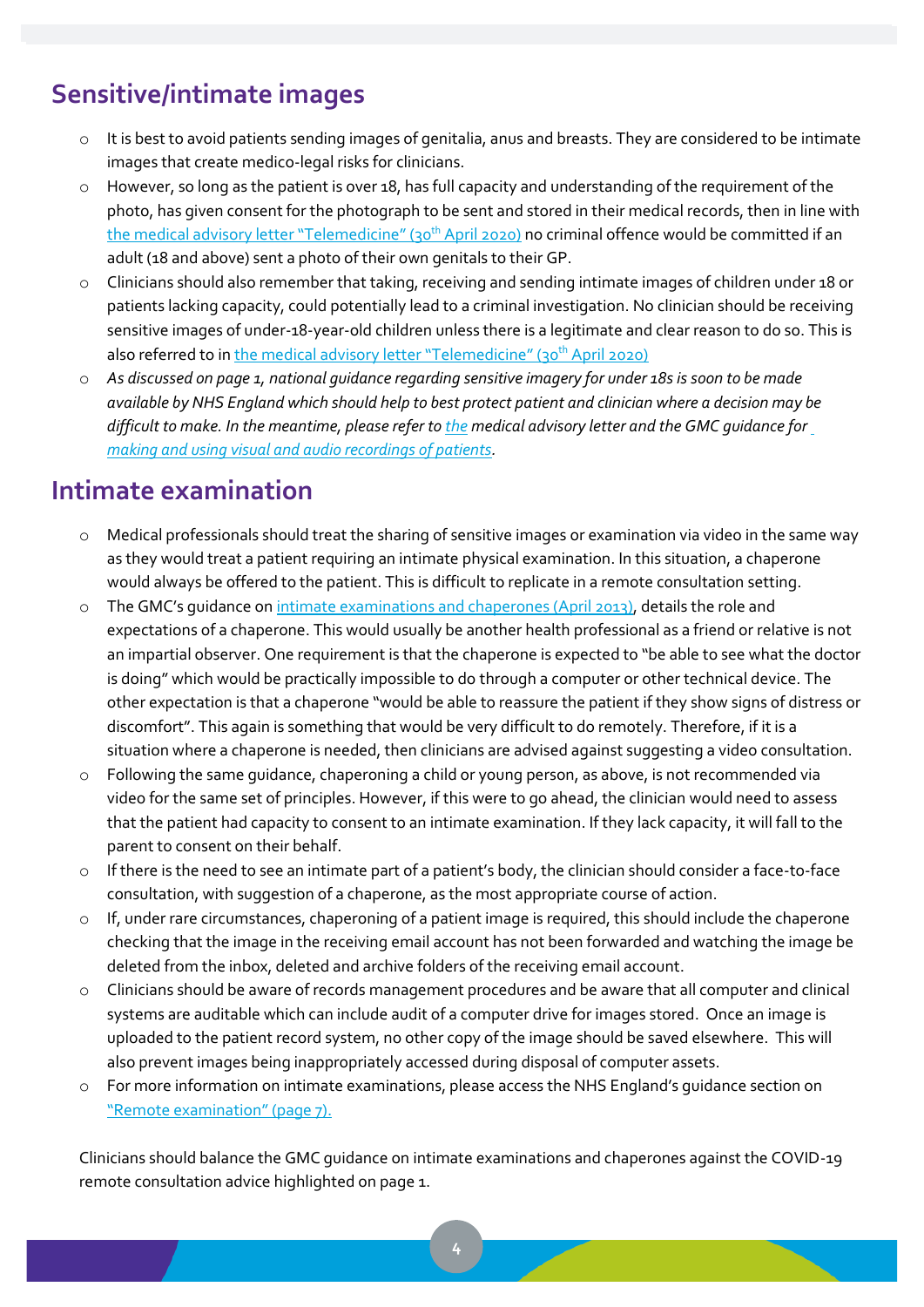# **Still unsure?**

- o Clinicians are also encouraged to look at their own trusts relevant information governance policies that refer to this topic as it may have additional information.
- o The key documents that have been recently published and highly useful include NHS England's guidance on [the principles of safe video consulting in general practice during COVID19 \(May 29](https://www.england.nhs.uk/coronavirus/wp-content/uploads/sites/52/2020/03/C0479-principles-of-safe-video-consulting-in-general-practice-updated-29-may.pdf)<sup>th</sup> 2020), MDU's (May [2020\) guidance on receiving and storing patient images from online consultations](https://www.themdu.com/guidance-and-advice/latest-updates-and-advice/receiving-and-storing-patient-images-from-online-consultations) and the [Medical advisory](file:///C:/Users/K1928437/Downloads/Medical_Advisory_letter_template_UK_V1_20200430134452%20(1).pdf)  letter (30<sup>th</sup> [April 2020\) in reference to telemedicine.](file:///C:/Users/K1928437/Downloads/Medical_Advisory_letter_template_UK_V1_20200430134452%20(1).pdf)
- o If there are still uncertainties, please contact England.IGPolicyTeam@nhs.net